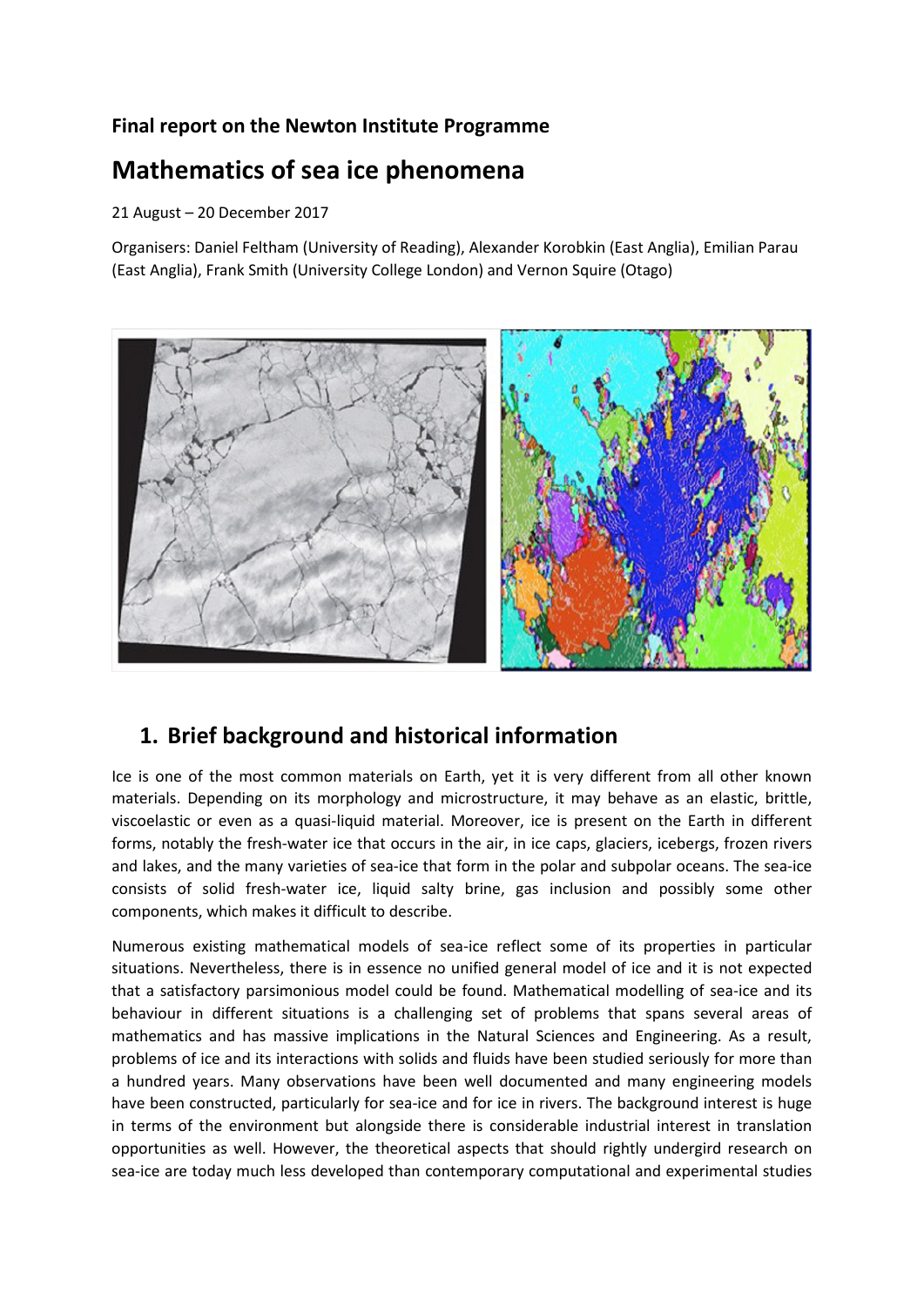on sea-ice and its influences. As a result, there is a tendency to mimic sea-ice phenomena with empirical models that display similar behaviour but ignore the underlying mathematical and physical principles — a tactic that has invariably proved to be unwise in the past. This inadequacy in the body of theory and corresponding analysis is the main obstacle to progress towards meeting the needs of modern practice in this discipline, including advances in computations and in situ and laboratory experiments.

Ice is a crystalline particulate material in which fluid (liquid and gas) inclusions are often present that may coexist with a large temperature gradient, e.g. when floating. Its macroscopic behaviour in some situations cannot be understood without knowing its microstructure. From a mathematical viewpoint, multi-scale modelling of ice is required in many sea-ice-related problems, where asymptotic analysis is able to connect processes that occur at different scales. Homogenization techniques can help to derive the macroscopic characteristics of ice from information about its microstructure. Mixture theory leads to the mushy layer description of sea-ice as a porous ice matrix with brine inclusions, and perturbation and stability theory can be used to analyse morphological and convective instabilities within sea-ice, such as the formation of brine tubes. Variational formulations provide rigorous bounds on the fluid permeability tensor for sea-ice. Percolation theory is used to mathematically characterize evolution of the fluid pores and their connectedness. Complex analysis and functional analysis are helpful for remote sensing, for example when monitoring sea-ice thickness. Inverse methods provide information on the microstructure of ice from its macroscopic behaviour. It is also very challenging to apply these ideas to even larger scales, such as explaining how ice behaviour on the scale of individual ice floes can influence the regional disposition and evolution of the pack ice mélange. In a nutshell, the question is how to use information on a smaller scale to predict behaviour on a larger scale, and vice-versa.

Many problems of floating ice are coupled and these form such exciting research areas as icestructure interaction (ISI) and ice-fluid interaction (IFI), especially for floating ice. In violent ISI, when sea-ice is crushed near the structure, it is observed that the ice is frequently 'pulverized' in the crushing zone. The magnitude of the forces involved in ISI can depend on aspects of how the broken ice is frozen together, which requires modelling of salt transport processes. In all forms of IFI there is a multi-parameter space with which to contend. Both ISI and IFI lie within the scope of the Sea Ice Programme.

Ice-related problems are usually presented and discussed at engineering conferences (OMAE, ISOPE, IAHR) or environmental ones (AGU, IGS) but with little scrutiny of the underlying mathematical and physical principles. More mathematical aspects of these problems receive much less, indeed minimal, attention and errors have been made in the past. The programme aimed at distinguishing the more mathematical aspects of ice-related problems, drawing mathematical and modelling talent together, and creating a network uniting all such problems and corresponding developments into one picture.

## **2. Programme Timeliness, Scope and Outline**

The programme outlined the present state-of-the-art, identified the particular mathematical problems of sea-ice mechanics and thermodynamics of highest priority and suggested directions to attack these difficult problems. The programme was centered around four ice themes: Multi-scale modelling of ice characteristics and behaviour, Ice-fluid interaction, Ice-structure interaction, and Ice fracture and cracks. These four themes corresponded to four workshops within the programme.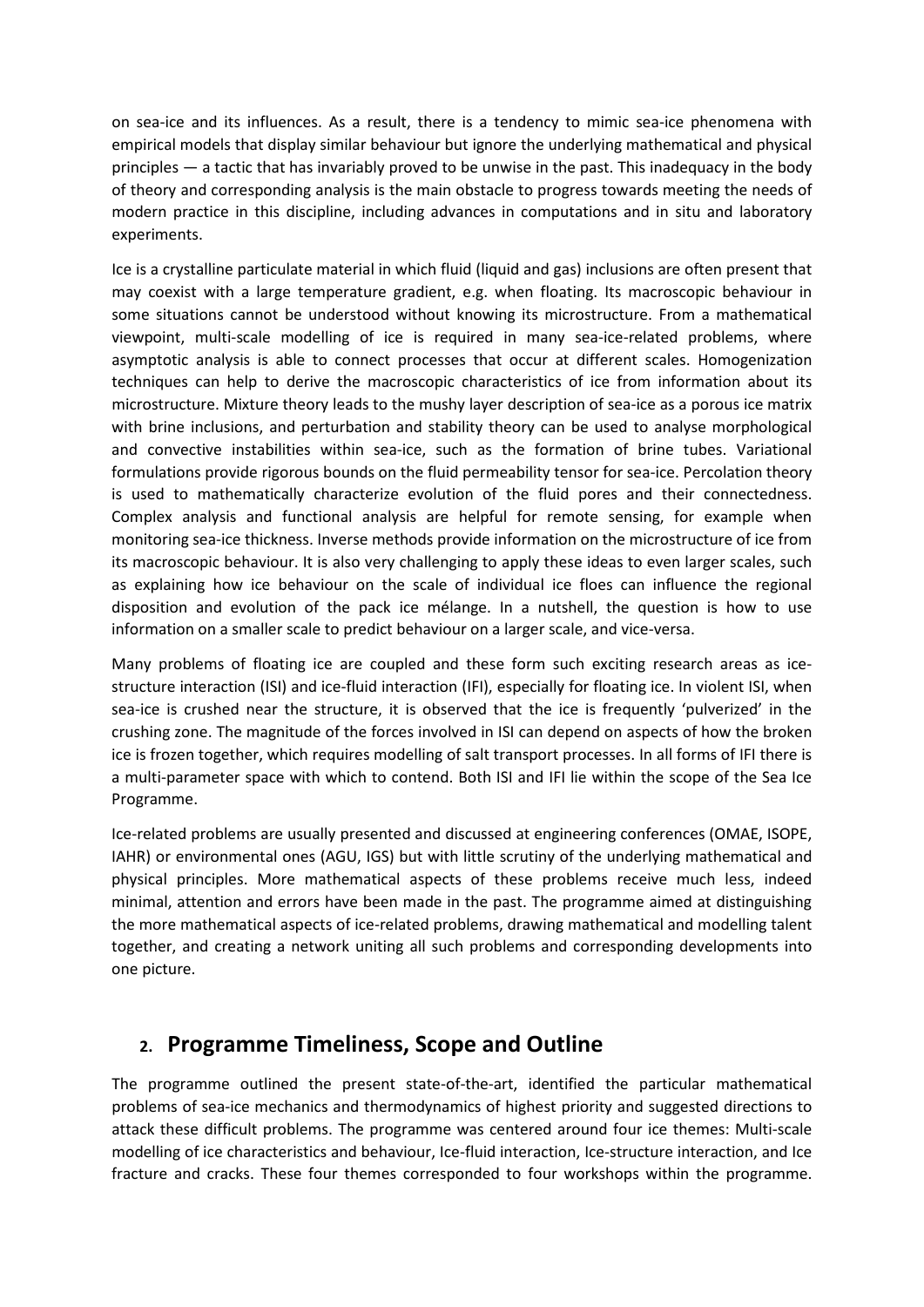Environmental aspects of ice-related problems were included when they related to sea-ice mechanics and thermodynamics. New ice-related problems were mainly inspired by recent researches on climate change and global models of ice effects on ocean-atmosphere interaction.

#### *Workshop "Multi-scale modelling of ice characteristics and behaviour"*

Sea ice processes across a wide range of length and time scales were addressed, with an emphasis on understanding emergent and scale–invariant phenomena. A fascinating feature of sea ice is that it displays rich structure and behaviour on scales ranging over 10 orders of magnitude: length scales from microns to hundreds of kilometres, and time scales from milliseconds to decades. This broad range of scales for sea ice structure and properties is relevant to biological, chemical, industrial, weather, as well as climate–related processes. It also leads to sea ice structure at certain scales being similar to other materials such as porous human bone and polycrystalline metals, which can be used to bring new techniques to studying sea ice, and vice versa. Mathematical methods that rigorously account for these smaller scale processes, and enable computation and analysis of their effective behaviour on larger scales relevant for coarse–grained climate models were presented and discussed.

The final day of this workshop was combined with the annual UK Sea ice meeting, which attracts observational scientists, particularly in remote sensing, climate model users and academics.

Many particular topics were discussed. Themes highlighted in the presentations and discussions were:

- 1. The needs of large-scale, typically climate but also environmental, numerical models of sea ice. In particular, the benefits of increased resolution and its limitations in continuum models, and of the need for parsimonious models of sub-grid processes (parameterisations) due to computational constraints.
- 2. Melt ponds: their impact on surface albedo but also properties of their spatial pattern and coverage derived from basic geometric and critical percolation considerations.
- 3. Sea ice thermodynamics (aside from melt ponds): brine drainage, frazil ice, and platelet ice.
- 4. Thickness distribution from satellite observations and field observations, robust properties of the thickness distribution and how they emerges from thickness redistribution in pressure ridging, including accounting for ridge porosity.
- 5. Sea ice rheology modelling and deformation characteristics at the Arctic ocean basin scale and how this is related to scale independent and dependent failure.
- 6. Floe size distribution: limitations in observations of small floe sizes and process models of its distribution including wave break up.
- 7. Application of ideas and analysis from idealised energy balance and single column models of ice and ocean to climate simulations, to gain insight and understanding of past and future climate evolution.

Each presentation was followed by lively discussion, continued in the packed poster sessions and social events.

### *Workshop "Ice-fluid interaction"*

Modern mathematical models of ice include but are not restricted to ocean waves and swell propagating in ice fields and altering its morphology; linear and nonlinear hydroelastic waves, especially in the presence of floating ice; sea ice heterogeneity, e.g. electromagnetic, acoustic and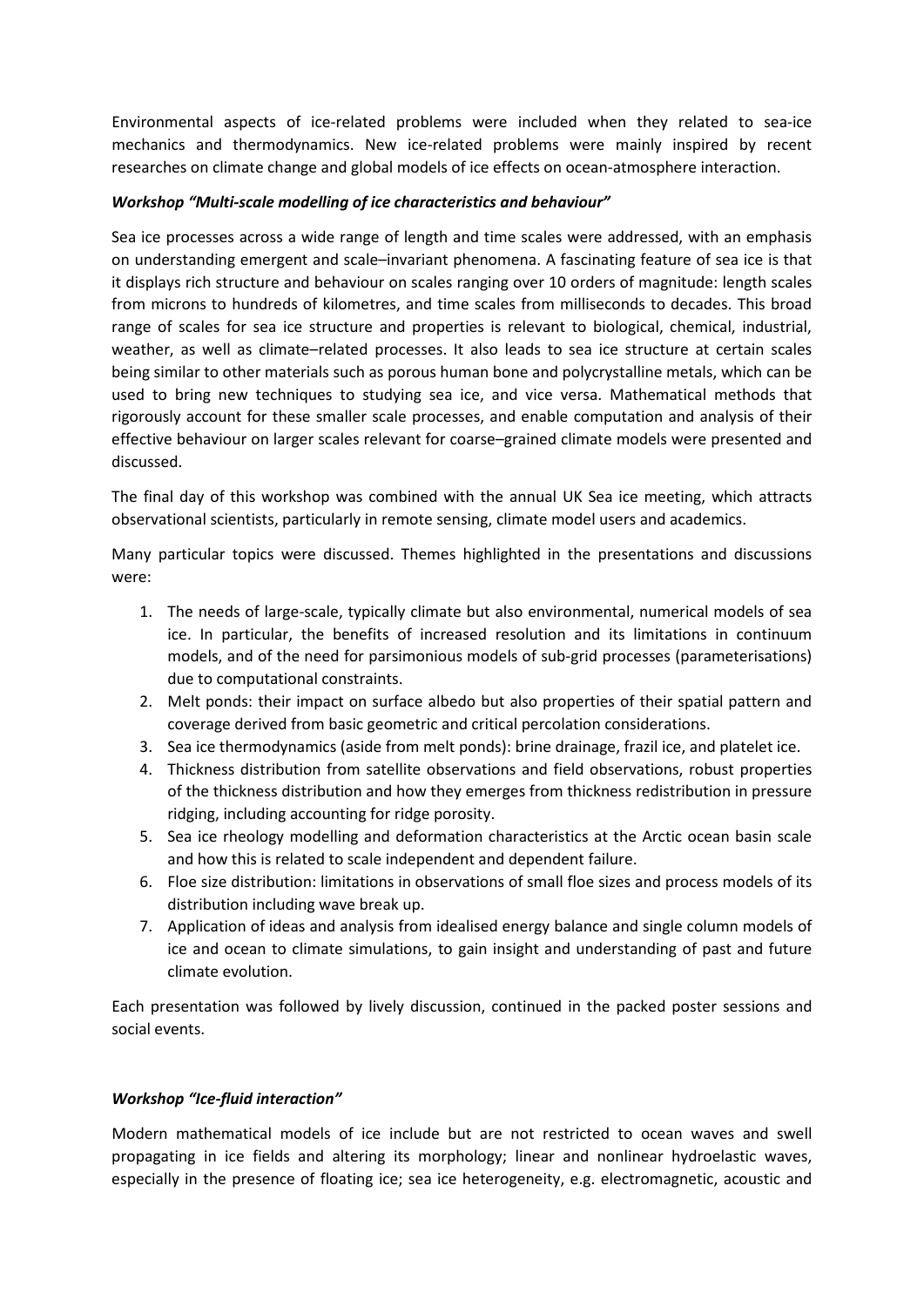ocean wave scattering; modelling the dynamics of fields of sea ice; ice growth and ablation, including phase transitions and sea ice as a mushy layer; the formation of sea ice morphology and melt ponds; sea ice constitutive equations and the relationship between internal ice forces and the deformation of ice covers; granular flow and discrete element models of sea ice; and other ice types, including glacial ice and river ice. Even the list above is already impressive, several important problems, which are still not well understood, were identified, such as icing of ships, energy loss mechanisms for waves in the marginal ice zone and some other.

The general theme of the workshop produced a stimulating week of diverse presentations given by participants from a wide variety of academic and technical backgrounds; primarily pure and applied mathematicians but also operational modellers, engineers, field and laboratory experimentalists, physical oceanographers, meteorologists and material scientists. Including those in the audience who didn't present, this often led to lots of challenging questions after presentations and plenty of discussion at coffee breaks and over lunch. Geophysical fluid dynamics involving sea ice is a very demanding research topic for a wealth of reasons, especially the temporal and spatial capriciousness of Nature, and plenty of conversations occurred that attempted to coalesce the mathematicians' ambition to create parsimonious models with the reality of multidimensional marine geophysics, i.e. to reduce massively complicated problems to their influential vital components. This is a difficult path to tread and, while the journey is not over, progress was definitely made in regard to stressing the significance of sensitivity studies in the creation of effective mathematical models and ensuring parameterizations were fit for purpose by making their physics as robust and as realistic as possible.

Experience and expertise was probably the broadest in span for this workshop amongst the four, covering everything from the purest rigorous mathematics often pertaining to Cosserat elasticity (coincidentally now called *micropolar* elasticity) to observational field experimentation and everything in between. While this undoubtedly presented challenges with respect to audience comprehension and commitment to engage in some cases where presentations were deemed less relevant, it also added colour to the interchanges and the event overall, e.g. a hypothetical conversation between Professors Plotnikov and Ackley would have been particularly enjoyable!

The workshop fell naturally into several general themes, as follows:

- 1. Wave ice interactions often involving modelling in ice fields made up of separate ice floes; presented by Meylan, Squire, Marchenko, Bennetts, Guyenne, (HH) Shen and Mosig.
- 2. Hydroelasticity, including the effect of moving loads on continuous sea ice and floating airports; with talks spanning the full spectrum from the most rigorous to the applied, given by Parau, Trichtchenko, Khabakhpasheva, Kalisch, Vanden-Broec, Il'ichev, Plotnikov, Groves, Smith.
- 3. Fluid dynamics; Haragus and Baldi.
- 4. Basin scale models in the context of sea ice, including earth system models; with talks given by Rynders, Hunke, Williams and Aksenov.
- 5. Other ice-fluid interactions including experimental aspects, comprising a rich miscellany of topic areas that often reminded the mathematicians present just how challenging the theme of the meeting, viz. Mathematics of Sea Ice Phenomena, really is. Here inspiring seminars were given by (HT) Shen on river ice, Grue, Langhorne, Folegot, Ackley, Malyarenko, Kämäräinen, Tiwari, Kadri and Gou.

The ground and mezzanine floors were hives of activity during and after presentations, which was a very satisfying outcome for the workshop organizers led by Professor Plotnikov.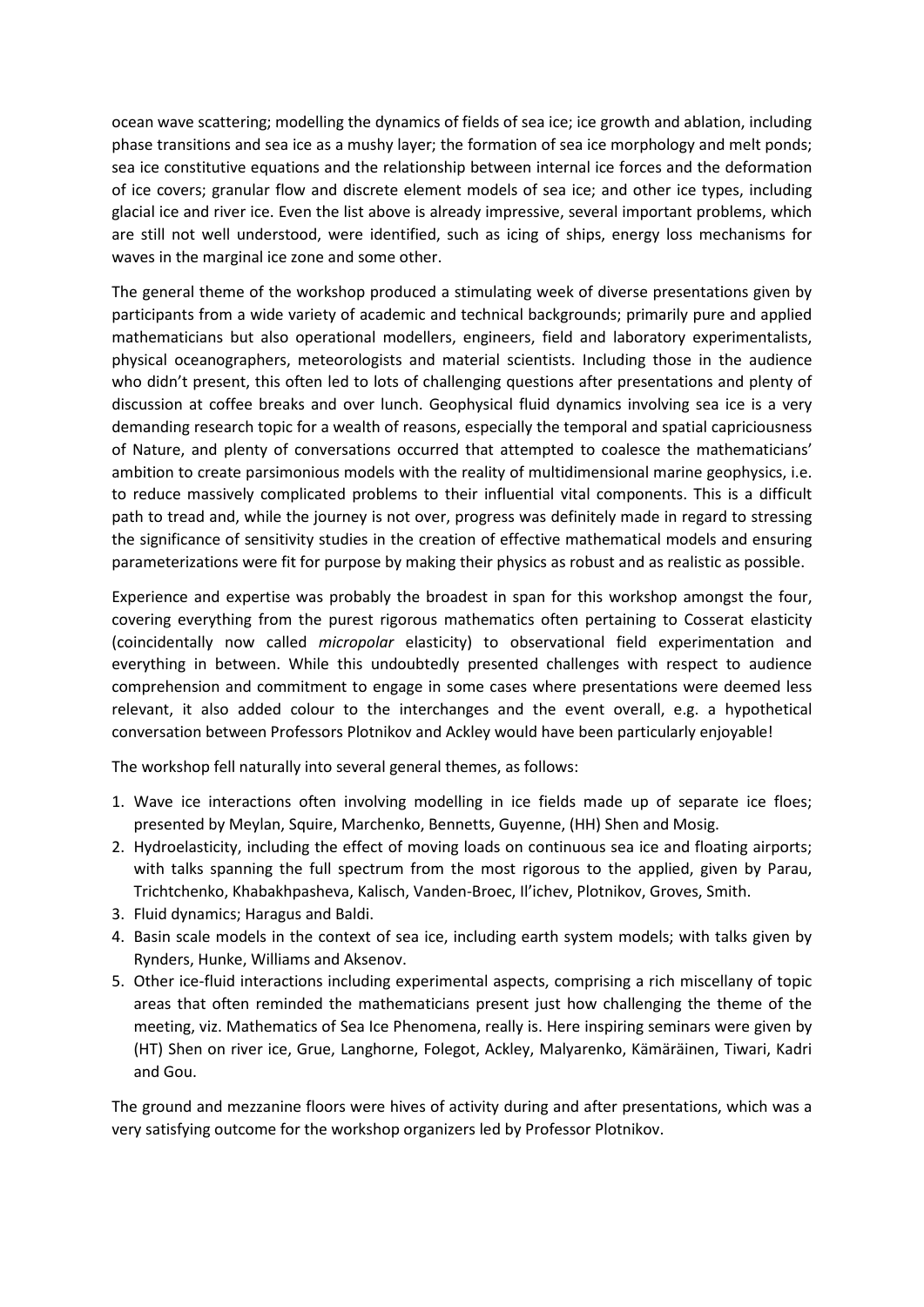#### *Workshop "Ice-structure interaction"*

Special attention during the programme was paid to industrial problems with sea ice. Interaction of ice with structures appears in numerous engineering applications including icing of structures (planes, turbines, cables, ships etc.), thermally induced loads on structures from ice and frozen soils, and mechanical loads on offshore and coastal structures due to the contact interaction. The physical mechanisms of ice-structure interactions are physically related to phase changes, ice microstructure, the rheology and strength of ice, properties of contact interaction of ice with different materials, properties and behaviour of structures under the loading, and the driving forces applied to the ice when it interacts with structures. Understanding of the physical phenomena and proper formulation of mathematical models describing ice-structure interactions was shown to be necessary for adequate numerical simulations with useful input for industry.

The presentations in this workshop can be grouped as follows.

1. Eight presentations by Verlaan, Marchenko, Riska, Daley, Bridges, Sodhi, Onischenko, and Hopkins showed the present state-of-art and future of the mathematical modeling to predict ice loads on real structures and ships.

2. Four presentations by Metrikine, Tuhkuri, van Vliet, Miryaha were concerned with modeling of ice failure and ice interactions with model structures and concept development.

3. Mechanical properties and rheology of ice were discussed in presentations by Schulson, Cole and Kolari.

4. Icing of aircraft was covered by Smith, Tiwari and Hammond.

5. Interactions of waves in ice covered regions with model structures were subjects of talks by Korobkin, Maki, Herman, and Sturova.

6. Review of their studies were presented by Aksenov, Palmer, Eik and Taylor. Presentations by Schulson and Cole also included reviews but mostly focused on single topics (ice-ice friction and ice rheology in cyclic loading).

New unpublished scientific results were presented by Sodhi (influence of ice creep on synchronization of ice loads on a wide structure), Marchenko (influence of vertical migration of brine on the thermodynamic and stress state of confined ice inside a quay) and Korobkin (flexural-gravity wave interaction with vertical walls including account for double and triple roots of the dispersion equation). Palmer and Onishchenko presented useful information about official documents on design ice loads, and pointed out specific topics of ice research which require the expertise of specialists in probabilistic theory. Mathematical models of ice-induced vibrations were discussed in presentations of Metrikine and Sodhi. Kolari presented a numerical model and the results for ice failure under bi-axial loading using a damage mechanics approach which imitates the scenario of wind crack formation. DEM simulations presented by Tuhkuri were focused on the 2D modeling of ice rubble. Presentations on wave-ice interaction described new formulations and new methods within well-established models. All reviews were informative and delivered information about potential use of large-scale models of ice-ocean dynamics in engineering (Aksenov), the role of scale effects in ice-structure interaction (Palmer), Statoil activities in ice-infested waters (Eik) and investigations and observations of the ice mechanics group at the Memorial University of Newfoundland (Taylor). Several important topics were not covered in the workshop including ice actions on the seabed and on pipelines, iceberg management, the actions of frozen soils on structures in coastal zones, icing of ships and offshore structures, ice management and loads on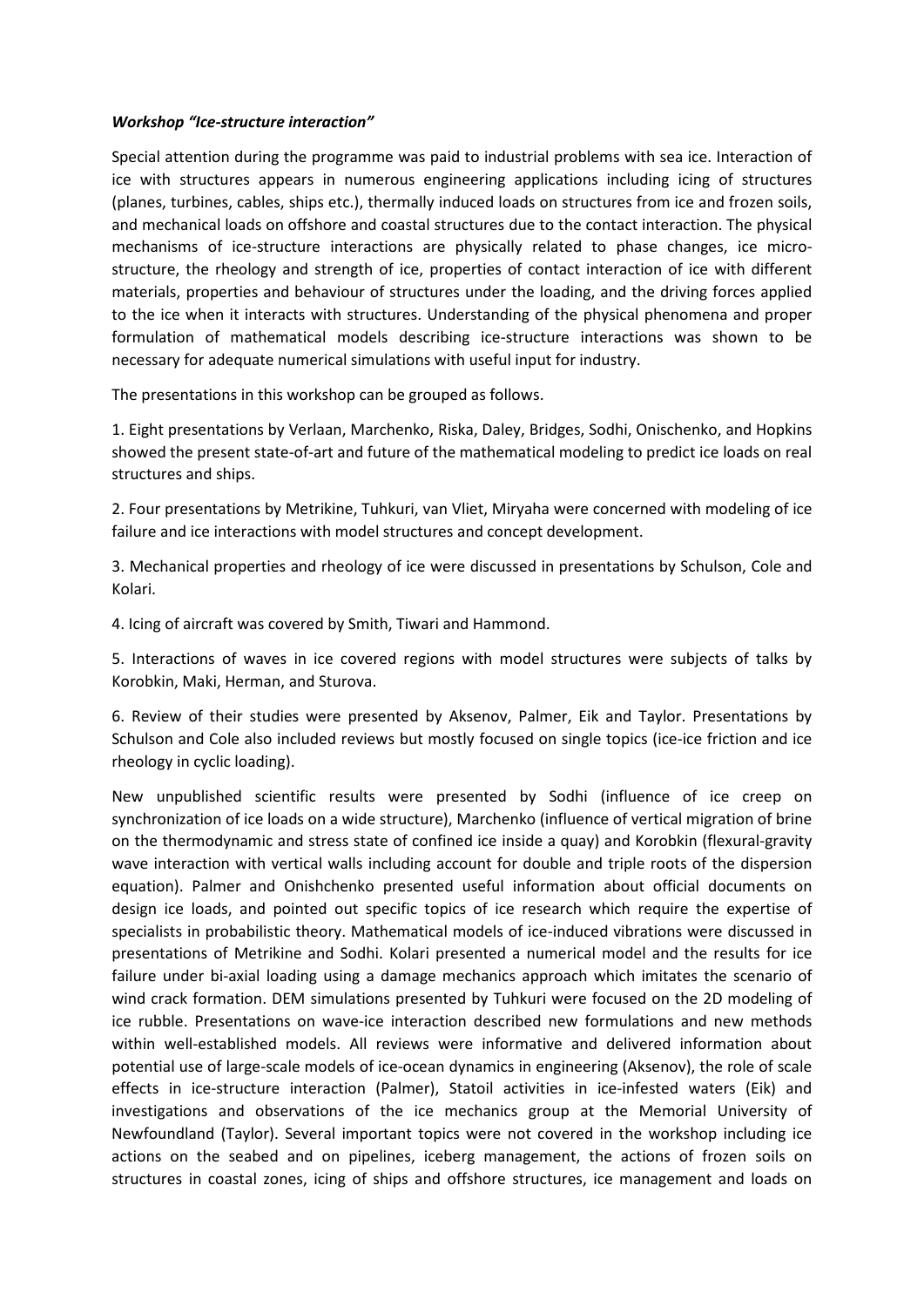floaters. On the other hand there was much promising interaction at the workshop between practitioners in ice loading on ships and structures, in ice-ice friction and ice failure, in mechanical and rheological properties, and in icing of aircraft: this concerned fundamental physical modelling as well as calculations and observations.

#### *Workshop "Ice fracture and cracks"*

The roles of fracture mechanics and damage mechanics in the breakup of ice shelves, river and sea ice breakup, ice-structure indentation, finite-element and discrete-element models, probabilistic models, crack nucleation, hydrofracture, refrozen leads, ice edge failure processes, brittle compressive failure, Coulombic faulting, and anisotropic sea ice dynamics were presented and explained by world-known specialists and their teams carefully guided by John Dempsey. The breakup of sea ice floes and aggregates of floes is the subject of intense study at present. The steady increase in the width of the marginal ice zone - apparently caused by global warming  $-$  is still unexplained by present wave-ice knowledge and represent an important challenge.

A number of the presenters are also preparing papers for the journal *Philosophical Transactions of the Royal Society, Series A,* and several others papers have been spawned by conversations that occurred at and around the workshops.

In addition to four workshops within the programme three satellite events were held through the Turing Gateway to Mathematics (TGM). The British Antarctic Survey hosted two of them.

#### *Mathematics of Sea Ice Phenomena - British Antarctic Survey Day, 18/09/2017*

The British Antarctic Survey (BAS) is a Centre of the UK Natural Environmental Research Council that delivers and enables world-leading interdisciplinary research in the Polar Regions with a strong focus on the Southern Ocean and Antarctica. Sea ice is an important part of the cryosphere in the Southern Ocean; both in its own right, and as it affects atmosphere-ocean exchanges and feedbacks, and global oceanic circulation. This knowledge exchange event was delivered by the TGM as part of the Isaac Newton Institute Research Programme on the Mathematics of Sea Ice Phenomena. BAS invited participants of the Isaac Newton Institute programme on Mathematics of Sea Ice Phenomena to attend a day of talks, posters, and discussions on topics relevant to sea ice in the Southern Ocean. The talks and posters were from BAS staff with broad ranging discussions sought between BAS and INI participants. Particular topics that were covered included diagnosis of, and the causes and mechanisms driving, trends and variability of sea ice, ranging from the deep past using ice core proxies, the current satellite era, and climate model projections of sea ice in the future.

#### *Future Developments in Climate Sea Ice Modelling, 25/09/2017*

Observations, theory and numerical modelling strongly indicate a substantial alteration of the Earth's climate with global average warming in the coming decades. Our understanding of current and future climate is substantially derived from climate models. This one-day event (held through TGM) specifically addressed climate model representation of sea ice and investigated fundamental and applied issues in mathematical modelling of sea ice. In particular, it sought to identify future priorities for development of climate sea-ice model. The following questions were discussed: What do climate models need sea ice for? What sea ice physics is missing from models? What modelling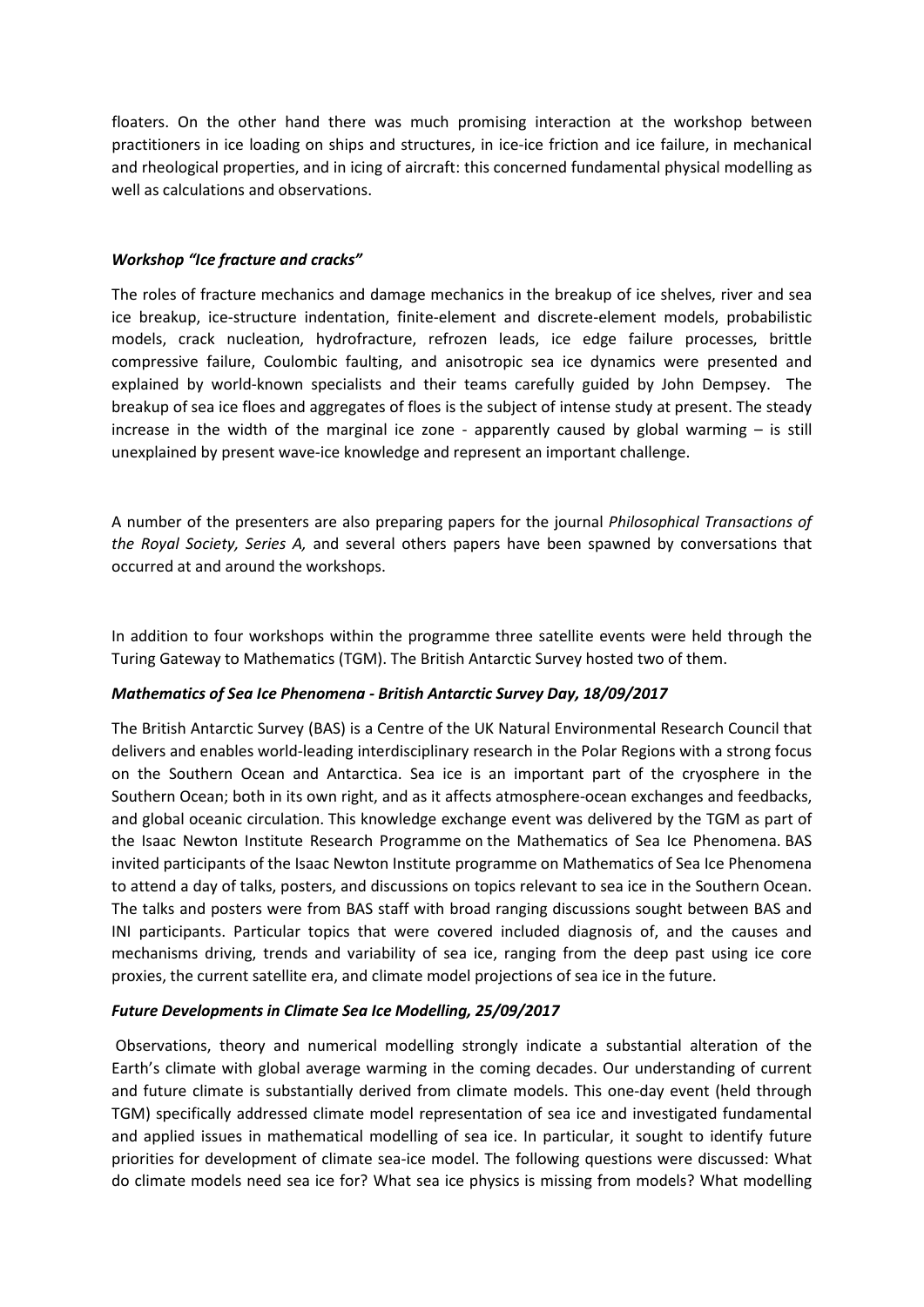approaches can be used to address the complexity of sea ice and the needs of climate models? This workshop enabled the presentation and discussion of different views and modelling approaches, as well as issues relevant to adequate simulation of sea ice from the perspective of the mathematical modeller. It was of interest and relevance to those working on climate models, specifically for sea ice. In particular, a lively discussion panel, including stakeholder research group leaders, helped identify future priorities for climate sea ice model development.

### *Sea Ice - Structure Interaction, 13/11/2017*

This one-day event (again held through TGM) was hosted by BAS just after the one-week workshop "Ice-Structure interaction". BAS invited participants of the programme and industrial partners to attend a day of talks and discussions on topics relevant to sea ice interaction with structures, such as ships and fixed platforms. Our current knowledge of sea ice mechanics stems largely from measurements performed in a multi-year ice setting, rather than the first-year, sea-ice dominated Arctic of recent years. Even less information is available regarding sea ice mechanics in the Antarctic. The remarkable reduction in Arctic sea ice extent and thickness we have witnessed over past decades influences many fundamental sea ice processes, including its dynamics, mechanics and thermodynamics. As a result, our current state of knowledge of these processes and the validity of many of the parameterisations presently embedded in models become questionable. The talks were from a broad range of experts, with the explicit aim to ensure open and free-flowing discussions between all participants. Particular topics covered included overview of sea ice changes in Arctic and Antarctic, advances in technology for ice mechanics, remote sensing for ship routing, ice forces on ship and structures, and the design and functionality of the polar research vessel RRS Sir David Attenborough currently under construction (completion due 2019). A panel discussion highlighted the interests and needs of the civil and naval engineering and insurance industries.

The participants of the programme had enough time to work together and discuss problems of mutual interest for further collaboration. Discussion sessions were organised to summarize the presentations and draw conclusions during each workshop. The early career researchers were encouraged to present their researches and speak in front of specialists and practitioners working on sea-ice. Special teaching events were held to introduce and explain complex mathematical techniques related to ice research. Industrial presentations were embedded in the programme, as well as in two satellite workshops run in cooperation with the British Antarctic Survey on icestructure interaction and mathematics of sea-ice. The programme received generous support from the Office of Naval Research, and companies Total and Bureau Veritas.

## **3. Scientific Outcomes and Highlights**

The programme demonstrated both the achievements in the ice-related research and some gaps still existing in our knowledge about ice and its behaviour.

While research on sea ice dynamics at large scales necessarily focuses on computational issues and software problems, many climate centres recognise the need to include more advanced representation of sea ice physics relevant to its observed reduction, such as ice breakup and surface albedo. Ice characteristics are modelled to explain the climate change (e.g., location of ice edge, ice concentration and ice thickness). Collaboration with research groups investigating ice properties in the field and on laboratory scales is weak. The gap between climate-oriented research and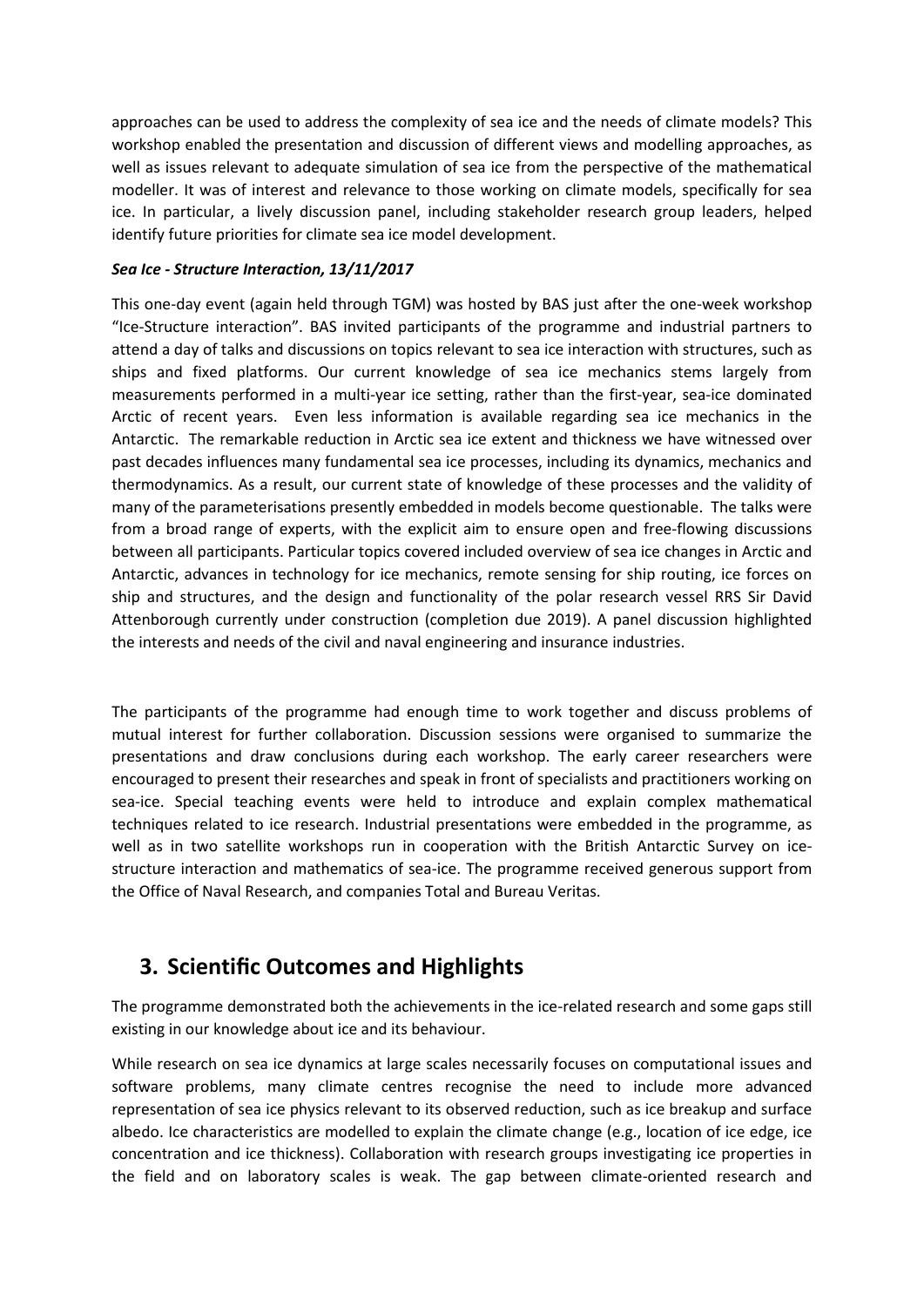engineering research is too big. At the same time, there is a tendency to modify the large-scale models of sea ice dynamics for engineering purposes and shipping.

Large-scale rheology of ice in climate change models and small-scale ice rheology are not always related to each other. It results, in particular, in the absence of temperature dependence in yield criteria used in large scale models while this dependence is very important in the models used for the calculation of ice loads on structures. Ice stresses, drift velocities, and the boundaries between fast ice and drift ice are not still well represented in large-scale simulations. Large-scale thermodynamics is primarily concerned with ice surface albedo and melt pond effects. In large-scale models, the state variable describing ice is its thickness distribution but there are uncertainties in the appropriate characterisation of porosity and formation of ridges and interest in extending the state description to include floe sizes. It would be useful to estimate the impact of such an approach on the modelling of fresh water balance and atmosphere-ocean energy exchange in the Arctic. In conclusion, there is still a lack of reasonable understanding on how to combine small scale observations and modelling and large-scale observations and modelling to form a holistic understanding of sea ice.

Tidal effects are not included yet in large-scale models of sea ice dynamics. Analysis of ice trackers data shows that tide may have a significant influence on extreme velocities of ice drift, which is important for engineering applications. Tidal effects on ice drift cannot be ignored in some geographical regions, for example in the Barents Sea.

The impact of collision rheology of broken ice on wave damping could be overestimated in the current models. Numerous observations show that floe collisions are rare for waves propagating in marginal ice zones of open ocean. Viscoelastic properties of ice floes and wave scattering on them are not very important for wave damping when the diameters of ice floes are much smaller than wavelength. Energy dissipation in the boundary layers on the lower surfaces of the floes could be of main importance for wave damping in ice-covered areas of ocean. We still do not know with confidence mechanism(s) that remove(s) energy from waves in the presence of floating ice. Impact on ice or through/below ice is still waiting for its proper solution. Breaking ice by impact on it, from external pressure and waves, are challenging topics.

Ice-strength conception is still not well understood in the ice research community. The influence of sea ice salinity, temperature and strain rate on the ice failure should be investigated more deeply to describe ice failure under realistic loading conditions. In particular, it is known that the conditions of ductile-to-brittle transition of ice failure are different for ice in compression and in tension. This gap in our knowledge limits application of existing models with the limiting conditions not being clearly understood for some researchers. Effects of brine migrations through the ice are accounted for in large-scale models (mushy layer models) but not included in smaller scale models used for engineering purposes, while liquid brine content influences ice strength.

Some existing mathematical models of ice-structure and ice-ice interactions are not physically based. Such models mimic real processes with little reference to the physics they assume to represent. For example, the ranges of applicability of discrete-element models are usually not discussed. This results, for example, in ignoring fluid dynamical effects on submerged ice rubble and ignoring the influence of distances between submerged and/or floating ice blocks on their added masses. On the other hand, dedicated experiments are needed to confirm that existing theoretical models have physical meaning. If a phenomenon predicted theoretically has not yet been observed in field campaigns, this does not mean that the phenomenon does not exist. The topic of ice-induced vibration of structures languishes somewhat because the ice mechanics community seems only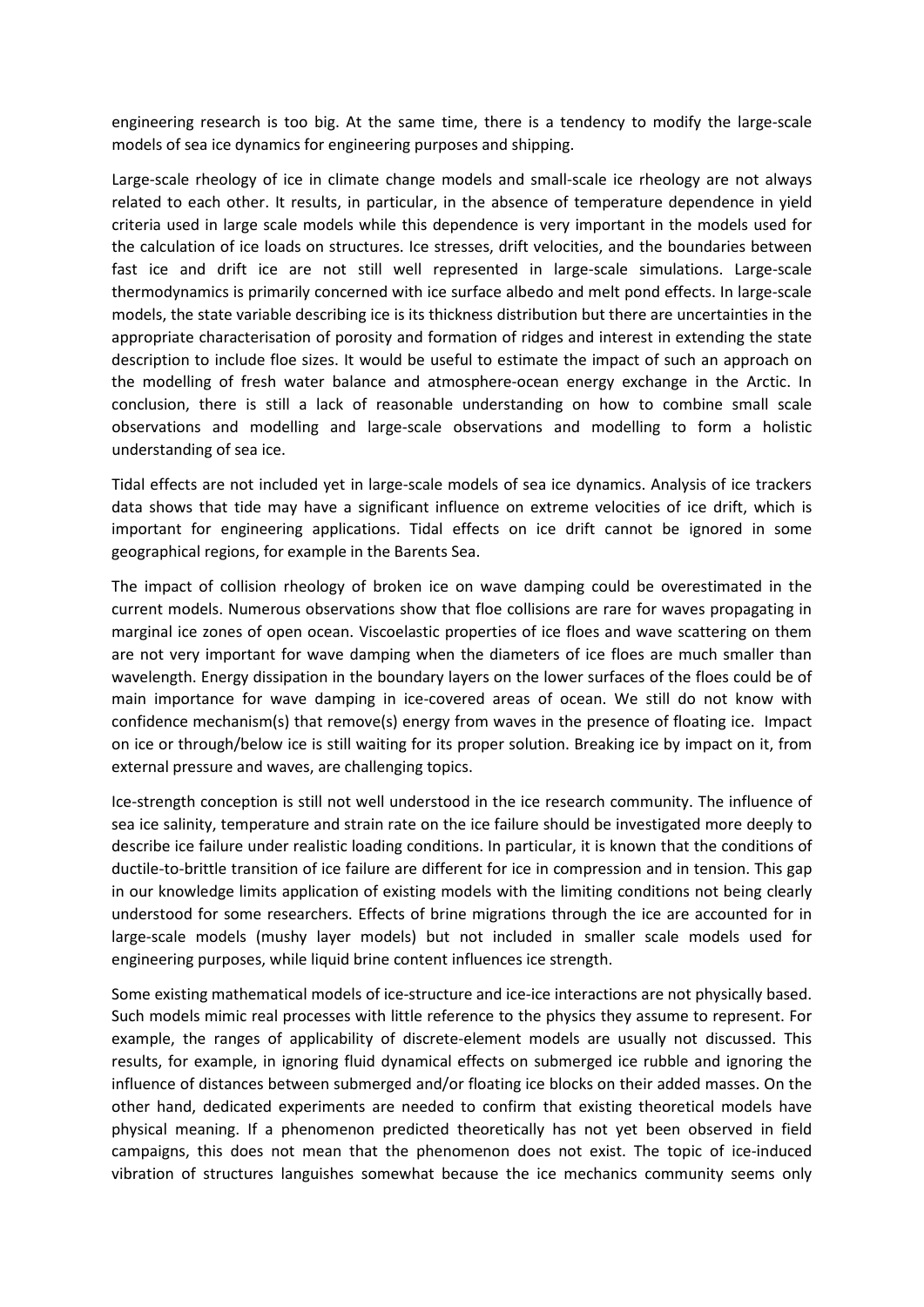aware of a few older models that are based on dubious physics, rather than the advances that have been made recently. Unfortunately, new advances sometimes take a decade (or decades) to be recognized.

There is a serious lack of field studies regarding ice-structure interaction in general. Such studies are expensive, but not as expensive as the consequences (especially in the Arctic regions) if we do not conduct the studies. Ship transits through the Arctic are ramping up dramatically and plans for oil and gas development in Arctic regions will likely continue for some time. Furthermore there are major plans for deployment of offshore wind turbines in the Arctic and other cold regions around the world.

There is an old tendency to adopt continuum mechanics models originally formulated for some specific materials (e.g., steel) for the description of ice dynamics and ice-structure interaction. This approach is acceptable if ice rheology and very high homologous temperature of ice in natural conditions are taken into account. Some presentations during the programme ignored ice properties and accounted only for realistic geometry in numerical simulations. However, three-dimensional models with floating ice and non-linear hydrodynamics are still a challenge, even without complete account for ice rheology.

There is also a tendency to make existing models of ocean-ice-atmosphere interaction even more complex including more effects through extra terms and extra equations in the system to solve by computer. The idea is that "more adequate" and "more physical" models will better predict the interaction. Another way of doing research that involves making models simpler, including only the main effects and neglecting many others, concerning estimation of the likely significance of some sea-ice phenomena to the wider physical system in a simple way, was much less presented during the programme. Some presentations using large-scale models seemed to indicate that ice– atmosphere interactions were typically the most important; however, this conclusion could be difficult to extract clearly from piles of computation-related information.

Problems of sea ice are so complicated that observations and field measurements could be considered as quick approaches to solutions. Actually, they do not provide solutions and understanding but helpful hints for deeper studies. In general, as in any research, numerical, experimental, theoretical and field approaches to sea-ice related problems should be combined and used in balanced cooperation between each other to further improve our knowledge on sea ice. For global wave models, so far only pancake/grease ice fields can be considered to have a reasonable parameterization. Pack ice, and fragmented ice fields often encountered in the summer melt season, still do not have data to conduct such a study. We need to investigate how pancake ice forms in a wave field, and how to mathematically model this process, so that the extent, thickness, and pancake floe size can become standard output of ice dynamics models such as CICE.

Satisfactory understanding of ocean-ice-atmosphere interaction processes is still missing. We still need to understand multi-year sea ice before it is gone, the feedbacks that sea ice has on the ocean and on the atmosphere, as these are crucial for understanding the role of sea ice for the changing climate of our planet. Fundamental processes that determine the interior structure of sea ice and its interaction with atmosphere and ocean were discussed and new problems identified.

#### *Collaborations*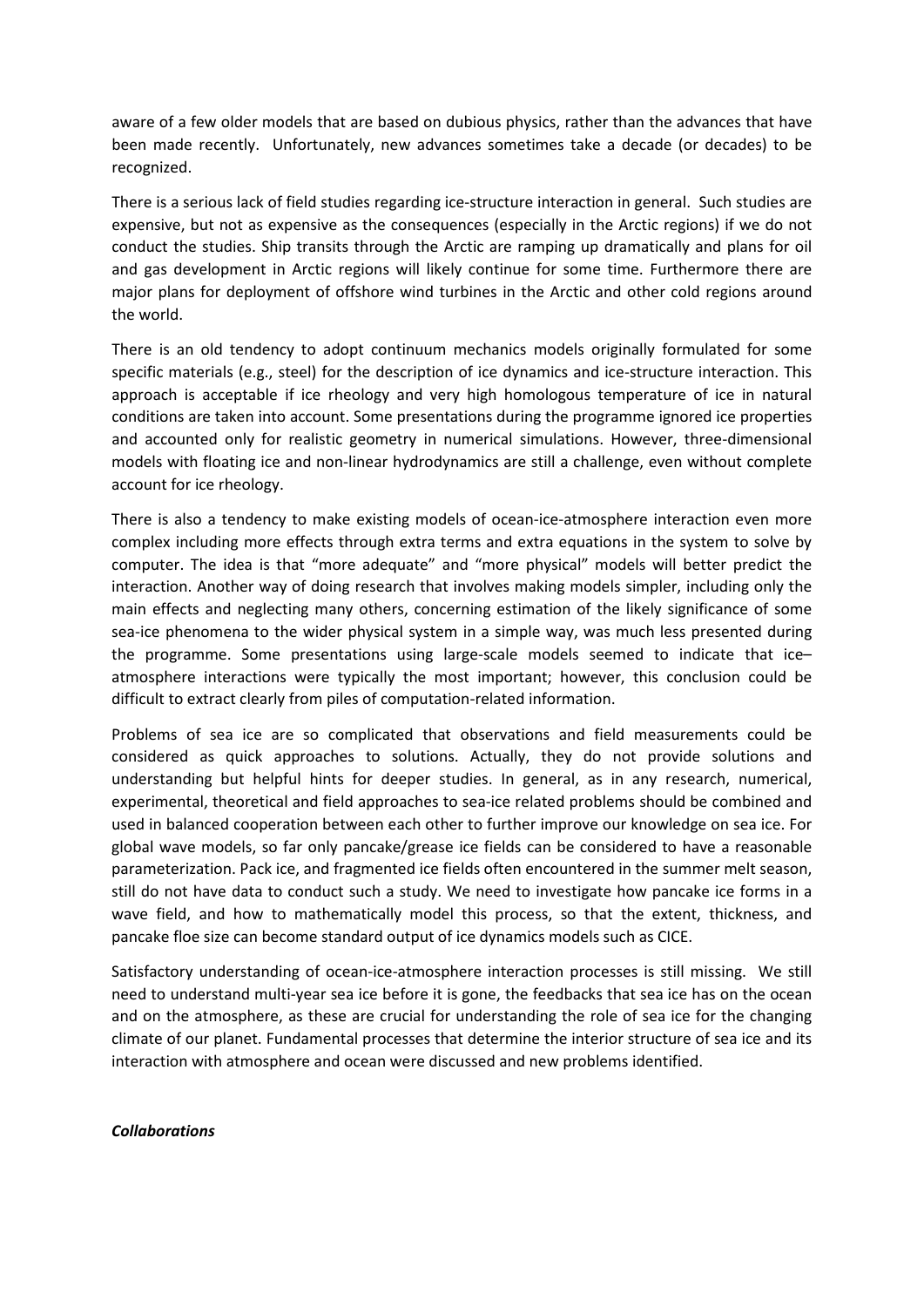The programme participants reported their new contacts and collaborations in a survey at the end of the programme. The participants also listed papers they started with their new colleagues at the INI. Some examples of collaborations initiated or continued during the programme are:

Y. Aksenov, K. Maki and A. Korobkin: Large-scale ice models for ship navigation.

D. Bucur, B. Bogosel and E.I. Parau: two-dimensional, periodic, surface gravity waves with vorticity and on capillary-elastic waves with a dissipation energy term modeling a cracking behaviour.

D. Feltham, Y. Aksenov, P. Hwang: Floe size distribution characterisation and modelling in the marginal ice zone.

S. O'Farrell and L. Bennetts: ice-wave interaction and how we can bring that into the climate model space

A. Herman and N. Gray: (i) rheology of polydisperse granular materials, and (ii) segregation processes in polydisperse granular materials

A. Herman and S. Ackley: the role of ice-ocean-atmosphere interactions in the formation of frazil ice streaks in polynyas

H. Kalisch and E.I. Parau: fully-dispersive model equations for hydroelastic waves generated by moving loads

A. Korobkin, N. B. Disibüyük, S. Malenica and K. Maki: interaction of hydroelastic waves with structures

M. Meylan and Luke Bennetts: modelling wave-ice attenuation

M. Meylan and Dany Dumont: computation of wave attenuation in the marginal ice zone

E.I. Parau, O. Trichtchenko and J.-M. Vanden-Broeck: three-dimensional nonlinear hydroelastic waves

E. Rogers and M. Meylan: frequency distribution of wave dissipation by sea ice

D. Rees Jones, D. Flocco and C. Horvat: light field underneath sea ice, with special interest in the geometric controls on this field associated with the fraction of the surface of the ice that is covered by melt ponds, and the fractal dimension of this surface

A. Roberts with Chris Horvat: variational sea ice ridging

J. Toland, P. Plotnikov and A. Chambolle: nonlinear hydroelastic waves

Z. Wang and E.I. Parau: interaction of flexural-gravity waves under an ice cover with internal waves

*How the programme advanced research in the field*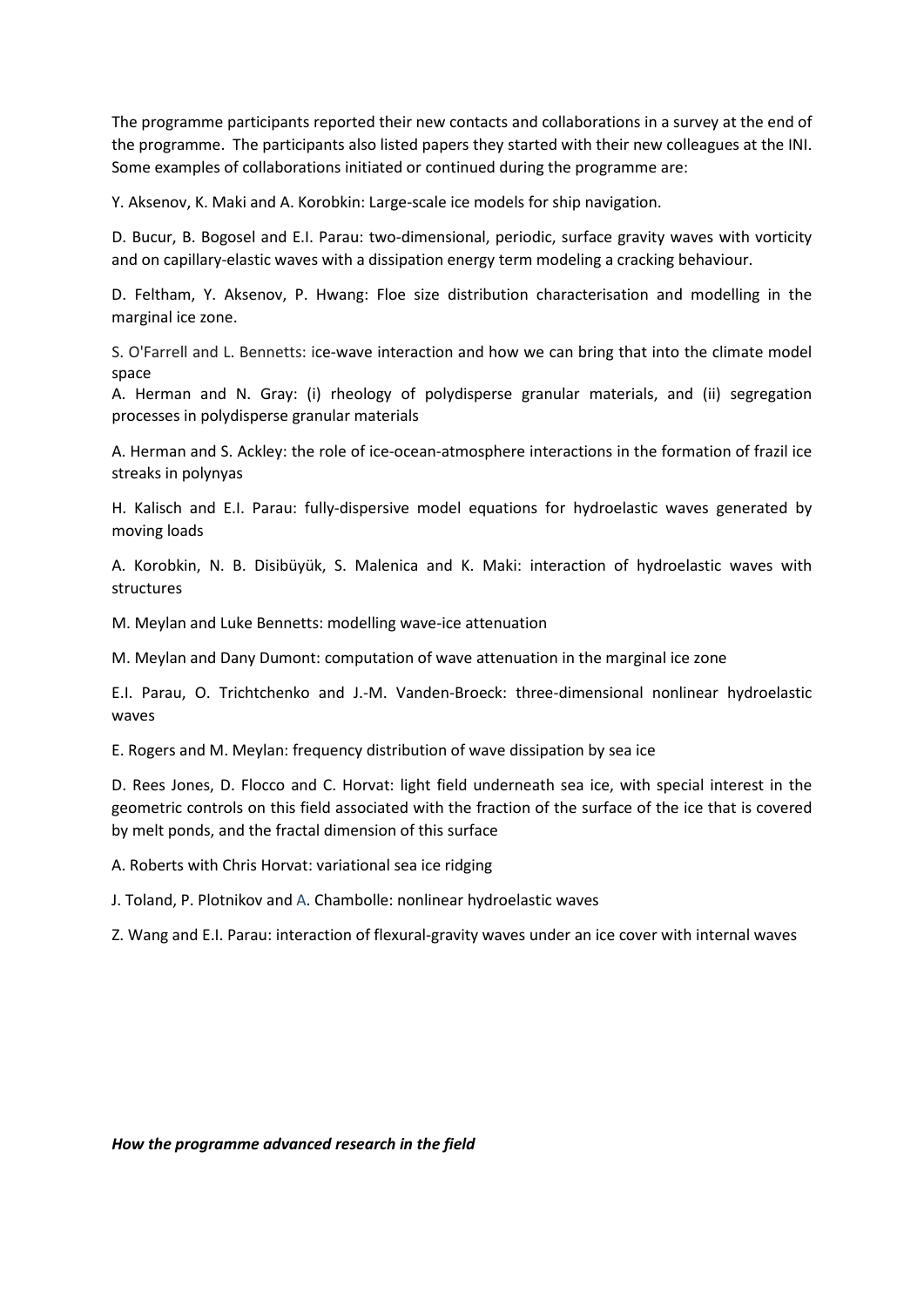Ice-related problems are usually presented and discussed at engineering conferences (OMAE, ISOPE, IAHR) or environmental ones (AGU, IGS) but with little scrutiny of the underlying mathematical and physical principles. Mathematical aspects of these problems receive much less attention. The aim of this programme was to distinguish the more mathematical aspects of ice-related problems, to draw mathematical and modelling talent together, and to create a network uniting all such problems and corresponding developments into one picture. The participants of the Programme presented their results in front of specialists from different fields and answered their questions. The expected outcomes have been attained: researchers from different fields of ice-related research became aware of the theoretical development and mathematical aspects in this field, the mathematical problems of sea-ice have been identified and information disseminated on the limitations and strengths of different methodologies.

#### *What plans and direction have you identified for future investigations*

The Sea-Ice Programme identified new problems and new perspectives on some old problems that require close attention and urgent solutions. Such problems can help to shape plans and directions of future ice-related investigations, and also form the basis of current and forthcoming research programmes and proposals. We suggest that future ice-related research stimulated by the SIP should be monitored by a steering committee composed of the organisers of the SIP, the chairs of its four workshops and ad hoc members using the network of the SIP. Progress will be reviewed at a two-week follow-up workshop with embedded Summer School in July 2019. This workshop will allow researchers from all around the globe and from any stage of their careers to catch up on up-to-date developments, capitalising on contemporary progress in ice problems. The workshop will consist of invited talks, discussion sessions and invited courses to update the participants on the progress in the ice-research fields triggered by the SIP. Topics for future research include but are not limited to: floe size distribution in climate sea ice modelling; large-scale ice models for offshore engineering and shipping; multi-scale ice modelling through several scales – keeping only the most important information from small-scale models; quantification of uncertainties in ice modelling; mechanisms of wave damping in the presence of broken floating ice; mathematically simple but still physically based ice models; ice-ship interaction with ice crushing, cracking and icing; three-dimensional models with floating ice and non-linear hydrodynamics; continuous parsimonious models of broken ice.

## *Publications*

A special issue of the journal *Philosophical Transactions of the Royal Society, Series A,* on "Modelling of Sea-Ice" will be published in 2018 or 2019 with the following contributions:

John Dempsey, "Ice fracture and ice breakup" Ian Eisenman, "Effects of Sea Ice Model Complexity" Elizabeth Hunke, "Numerical Sea Ice Models"

Harry Heorton, Danny Feltham and Michel Tsamados, "Stress and deformation characteristics of sea ice in a high resolution, anisotropic sea ice model"